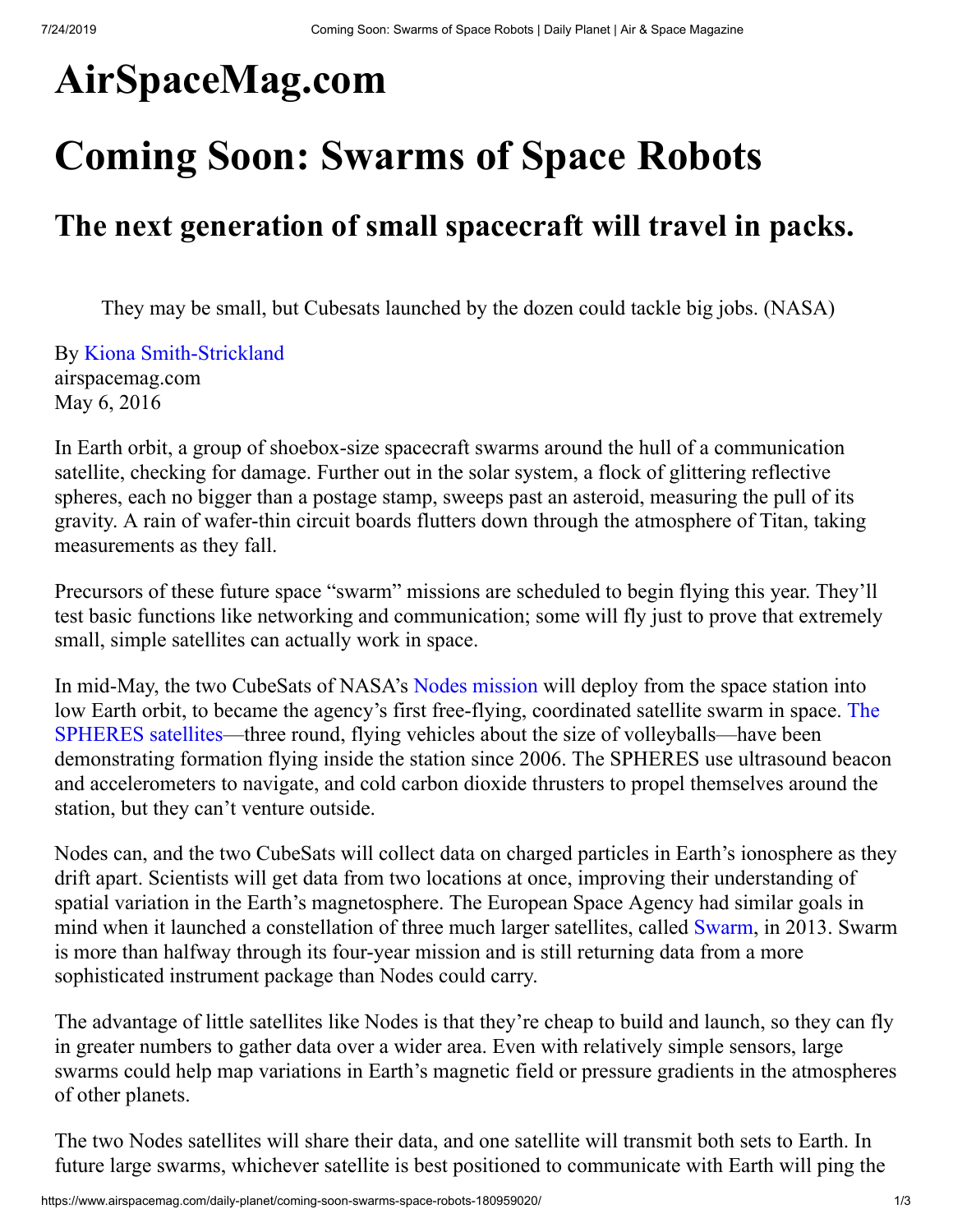### 7/24/2019 Coming Soon: Swarms of Space Robots | Daily Planet | Air & Space Magazine

others, one at a time, to request their data. This networking method was supposed to have been tested by an eight-CubeSat swarm called [Edison Demonstration of SmallSat Networks](http://www.nasa.gov/directorates/spacetech/small_spacecraft/edsn.html), but EDSN was lost in a [launch accident in November 2015](https://spaceflightnow.com/tag/ors-4/). Nodes project manager John Hanson says the networking technique can easily scale up to tens of satellites.

With the ability to coordinate maneuvers and maintain a tight formation, swarms can potentially do even more. For instance, a swarm of small satellites could align their radio antennas to effectively work together as a single larger antenna. That requires that the satellites hold a very precise position relative to their neighbors, without colliding or drifting. The Defense Advanced Research Projects Agency (DARPA) had planned to launch a swarm of networked, formation-flying satellites called System F6 last year, but it cancelled the program in 2013 after six years of work. Reports at the time attributed the decision to management problems and a lack of interest from the Department of Defense.

This fall, two CubeSats will test formation flight in a NASA-funded experiment called CubeSat [Proximity Operations Demonstration \(CPOD\). They'll use imaging sensors to keep track of each](http://www.nasa.gov/directorates/spacetech/small_spacecraft/cpod_project.html) other while onboard software executes a pre-planned set of maneuvers, including having one CubeSat fly a circle around its partner, then dock with it. If successful, they'll be the first satellites to perform such maneuvers in open space, although SPHERES has done it onboard the space station.

"I think we're pretty close. I think in the next 5 to 10 years we should be able to successfully make use of these type of networks," says Andres Martinez, deputy program manager for NASA's Small Spacecraft Technology Program.

The European Space Agency has its own plans for a precision formation-flying mission, called [Proba-3,](http://www.esa.int/spaceinimages/Images/2016/05/Models_of_Proba-3_designs) in 2019. University researchers also are working on swarms of extremely small spacecraft, like the three-centimeter cubes that Jekan Thanga, head of the Space and Terrestrial Robotic Exploration (SpaceTREx) Laboratory at Arizona State University, calls [FemtoSats.](http://suncube.asu.edu/) They resemble scaled-down versions of CubeSats, with miniaturized electronics. Thanga's team plans to launch a prototype next year, to make sure the mini-satellite's electronics can handle the harsh conditions of space. Next would come what Thenga calls a "rudimentary swarm" as a proof of concept, sometime in the next two years.

At Cornell University, aerospace engineering researcher (and former NASA chief technologist) Mason Peck and his team have been working on tiny satellites [called Sprites.](http://www.spacecraftresearch.com/blog/?page_id=260) Weighing in at just 4 grams, the Sprites are basically flying, solar-powered circuit boards about the size of a Triscuit cracker, carrying a radio transceiver and small sensors.

Future missions could pack swarms of tiny spacecraft like FemtoSats and Sprites inside CubeSats, which in turn would ride to another planet along with a larger spacecraft. The idea may take off this year. In July, Peck's former grad student Zac Manchester, now a researcher at Harvard, hopes to launch a few hundred Sprites inside a CubeSat called [KickSat 2](https://www.kickstarter.com/projects/zacinaction/kicksat-your-personal-spacecraft-in-space). A communication protocol similar to one used by cell phones will allow the Sprites to share a frequency and communicate with Earth.

Eventually, similar swarms could become standard secondary payloads on science missions. "Some of those ideas are floating through our bigger missions," said Martinez.